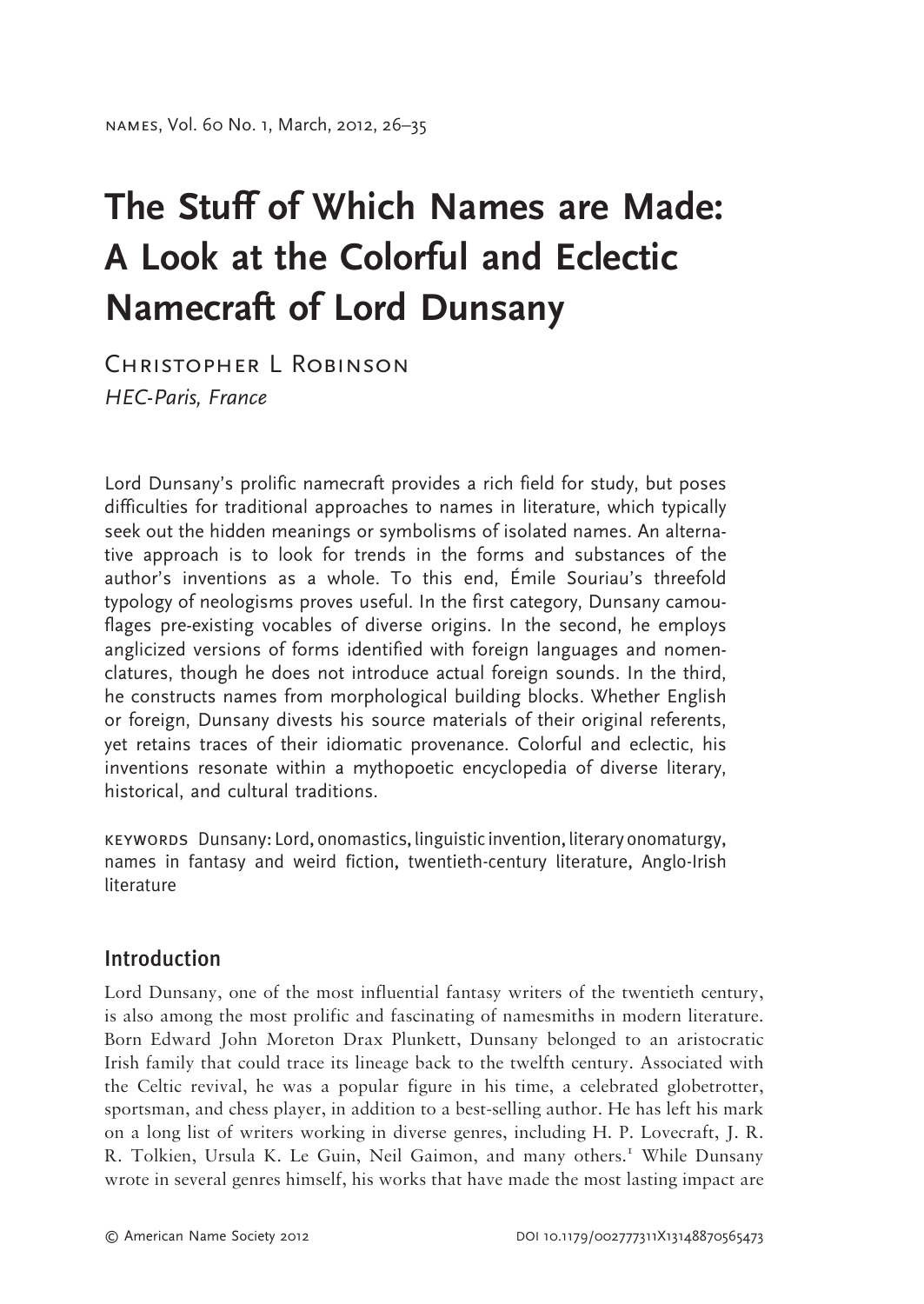the fantasy writings of *The Gods of Pegāna* (1905), *Time and the Gods* (1906), *The Sword of Welleran* (1908), *The Dreamer's Tales* (1910), and *The Book of*  Wonder (1912).<sup>2</sup> In assessing the extent to which these works have influenced several generations of writers, Le Guin claims:

The most imitated, and the most inimitable, writer of fantasy is probably Lord Dunsany [...] I have never seen any imitation Dunsany that consisted of anything beyond a lot of elaborate made-up names, some vague descriptions of gorgeous cities and unmentionable dooms, and a great many sentences beginning with "And." (1979: 88–89)

Most of Dunsany's commentators likewise focus on the writing itself, and all identify the Bible as being, in Le Guin's words, "the profoundest formative influence" on his style (88). As Darrell Schweitzer observes, Dunsany's writing is "thickly archaic, graceful, and reminiscent of the King James Bible" (1989: 8). Gaiman gives an even more striking description when he writes that Dunsany's "words sing, like those of a poet who got drunk on the prose of the King James Bible, and who has still not yet become sober" (1999: xii).

One of the opening passages from *The Gods of Pegāna* will suffice to give a taste of his intoxicating prose:

Before there stood gods upon Olympus, or ever Allah was Allah, had wrought and rested MANA-YOOD-SUSHAI.

There are in Pegāna — Mung and Sish and Kib, and the maker of all small gods, who is MANA-YOOD-SUSHAI. Moreover, we have faith in Roon and Slid.

And it has been said of old that all things that have been were wrought by the small gods, excepting only MANA-YOOD-SUSHAI, who made the gods, and hath thereafter rested.

And none may pray to MANA-YOOD-SUSHAI but only to the gods whom he hath made.

But at the Last will MANA-YOOD-SUSHAI forget to rest, and will make again new gods and other worlds, and will destroy the gods whom he hath made.

And the gods and the worlds shall depart, and there shall be only MANA-YOOD-SUSHAI. (535)

Among the features that stand out in this passage are the writer's antique diction, as found in the use of archaic words and conjugations such as "hath," "whoso heareth," or "forsaketh"; the subjunctive in "all these be home gods"; anaphora or the repetition of clauses and sentences beginning with "and" (as mentioned by Le Guin); and lofty word orders, including the inversion of subject and verb in "had wrought and rested MANA-YOOD-SUSHAI." Punctuating these biblical incantations are the names of Dunsany's gods and their divine abode, which leap out at the eyes of his readers as much as at their ears, especially with the capitalized letters of the oft-repeated MANA-YOOD-SUSHAI.

## A colorful namecraft

As Le Guin observes, names contribute much to the aura of Dunsany's writing. But his namecraft is daunting from a critical point of view, due to the sheer quantity of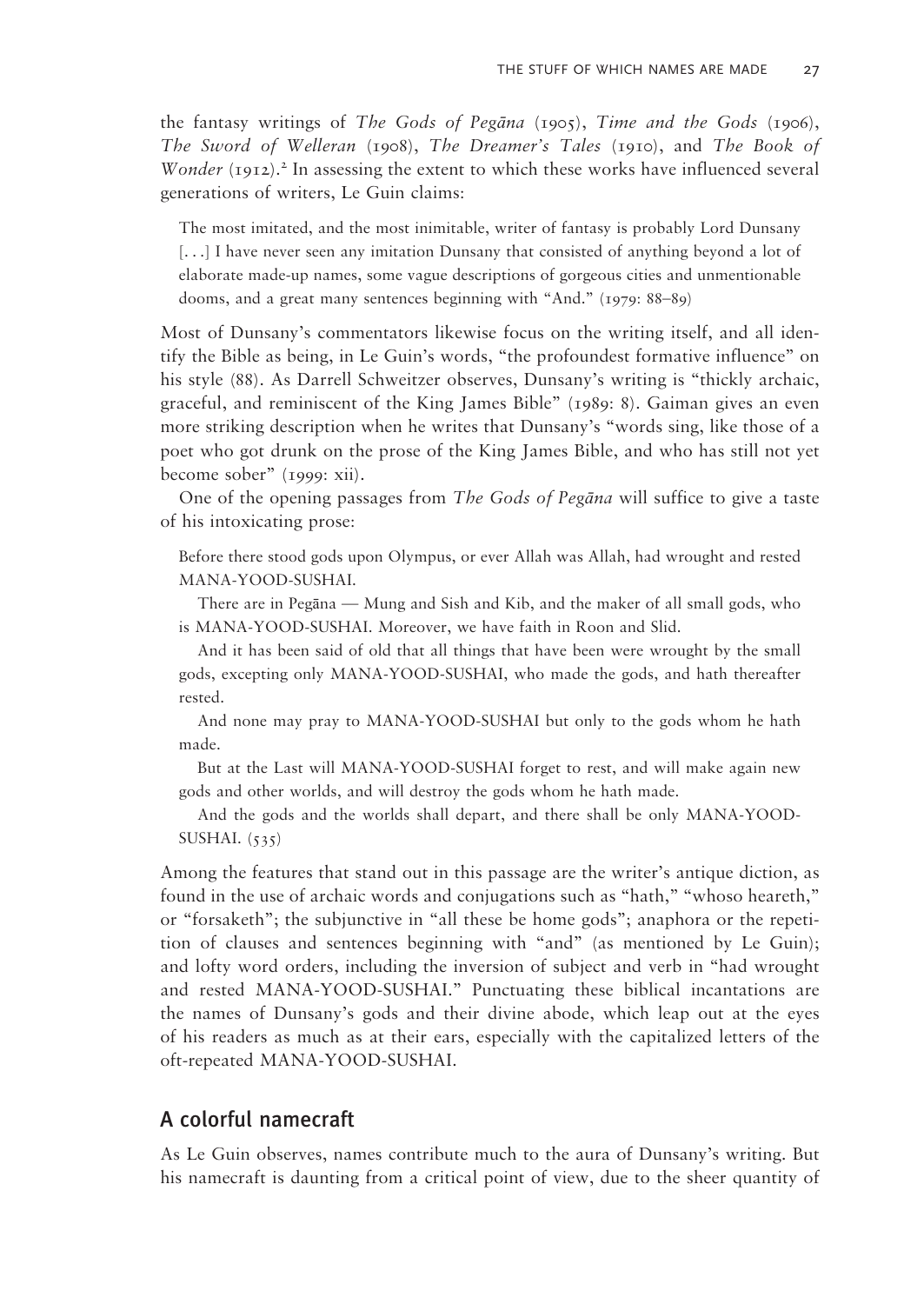his inventions, together with the heterogeneity of his materials and methods of construction. The names moreover display high levels of what Yuri Tynianov calls "lexical coloring," a property which holds an inverse relationship to the "clarity" of the meaning of a sign  $(1981: 105)$ .<sup>3</sup> In other words, the more opaque the signified is, the more colorful the signifier will be. Dunsany's inventions are colorful vocables, indeed, opaque to interpretation in the usual sense, yet highly evocative. These qualities present a challenge to traditional literary onomastics, which tends to focus on the semantic contents of individual vocables, and to this end devotes much attention to the uncovering of lexical associations, etymologies, or symbolic sound patterns, an endeavor which Michel Grimaud once disparagingly referred to as "treasure-digging" (1989: 23). The names in Dunsany's fantasy writings provide a rich vein of linguistic invention to mine, yet choice nuggets of meaning and symbolism are hard to find. One might therefore be lead to conclude, as some critics have said of fantasy names in general, that such vocables cannot be studied, but only appreciated for their evocative or "magical" properties.4 There is an alternative approach to names, however, one that takes up the challenge where traditional onomastics leaves off. What I call literary onomaturgy, or the study of the craft and aesthetics of names in fiction, focuses less on the meanings of isolated vocables, than on trends and patterns that emerge in the construction of ensembles of names, which may range from simple pairings to the author's output as a whole.<sup>5</sup>

Once we look beyond their exotic aspect and eclectic variety, the first thing we notice about Dunsany's invented names is that they vaguely resemble pre-existing vocables, in part or in whole, of English or of foreign provenance. This combination of familiarity and novelty brings to mind a typology of invented names developed by Émile Souriau, who inventories three types of neologisms that appear in literature.6 He defines the first type as "the euphonious or expressive deformation of existing vocables, especially proper names" (1965: 26). The methods of transformation are varied: combinations, a change of spelling, the transposition or suppression of letters, and "the abnormal division of words" (37).<sup>7</sup> The second type includes "any language that is by all appearances meaningless, but which is presented as belonging to a foreign language that really exists"  $(34)$ . Souriau gives the example of fictive Turkish dialogues in French comedies of the seventeenth and eighteenth centuries, which were employed to comic effect. The third type includes words and names that are completely made-up, vague or uncertain in meaning, and volatile or explosive in sound and form (40). We shall see that Dunsany's creation of names from scratch employs syllabic "bits and pieces," in a method similar to what Claude Lévi-Strauss has famously dubbed *bricolage* in the genesis of myth (1962: 91).

## Camouflage

Souriau is especially interested in how writers mask and modify pre-existing vocables, inviting the reader to indulge in treasure-digging. While there are such cases of "camouflage" in Dunsany's fantasy writings, they turn out to be relatively few given the sheer abundance of linguistic inventions in his work. When we read of "the wine of Gorgondy" in the short story, "The Secret of the Sea," there is little doubt that *Burgundy* is the source-word for the name of this imaginary vintage (458). This is not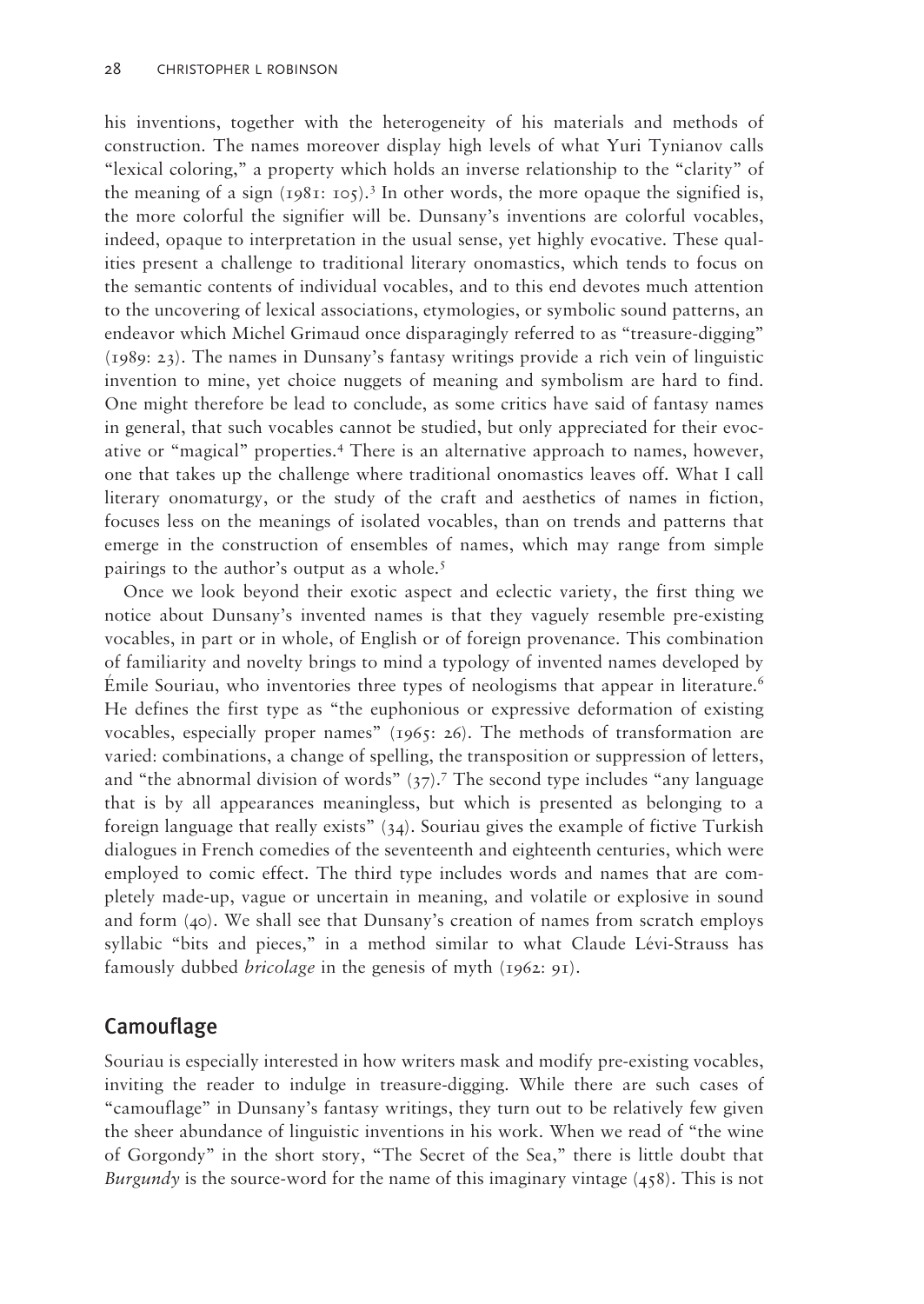only because of the resemblances between the sounds of the two names, but also because of the mention of wine. It is even possible to make a good guess as to how and why the original vocable was modified, with the initial *B* changed to *G* and the two intermedial vowels from *U* to *O*. For in the story, the wine is sold to the narrator by **g**n**o**mes. Readers might also recognize a resemblance with *Gorgons*, the name of the well-known female monsters in Greek mythology. Nothing in the stories lends support to this association, yet this fact alone does not necessarily exclude the possibility that it had some influence on the way in which the primary source-word was camouflaged.

The example of *Gorgondy* makes it likely that some of Dunsany's other inventions are constructed after pre-existing words and names. But in the majority of cases, however, the textual indices that might support an association in sound and form are weak or lacking altogether.<sup>8</sup> For example, *Nehemoth*, the name given to the pharaohs and kings in "The Fall of Babbulkund," resembles two biblical names. The first is *Nehemiah*, the name of a book in the Bible whose eponymic central figure is famous for having helped to rebuild Jerusalem. *Nehemoth* also resembles *behemoth*, the name of a monster in the Old Testament (Job 40:  $15-24$ ). Yet, the rulers are characterized in the tale as being, not monstrous, but noble and pious — though some foreign peoples consider the idols of the city, the mountain-high statue Annolith and the great dog Voth, to be "abominations."

Hence, while there are marked resemblances in sound and form between this invented name and pre-existing vocables that would be familiar to anyone acquainted with the Bible, the textual indices that might support or confirm these possible source-words are at best tenuous and indirect. That said, if we accept for the sake of argument that the sound-shapes of *Nehemiah* and *behemoth* have influenced the namesmith's creation, we may draw two conclusions. First, Dunsany's name has divested these source-words of their original meanings or referents to create what I call blank associations. In such cases, an invented name imitates the "material features" of a pre-existing vocable, resulting in "a phonetic envelope emptied of its contents." Consequently, the resulting resemblances in sound and form are meaningless from a semantic point of view (Robinson 2010: 106).<sup>9</sup> Second, even if the source-names have been divested of their original meanings or referents, the "phonetic envelope" of Dunsany's invention nonetheless retains traces of its idiomatic origin, and thus carries cultural, historical and literary connotations that fit the writer's biblical style and diction.

#### Foreign aspects

The possible use of biblical and other foreign source-words would help to explain in part the exotic aspect of many of Dunsany's inventions. The use of foreign models, however, does not necessarily mean the introduction of actual foreign sounds into his namecraft. Indeed, these names remain easy for English-speakers to read and say, and this indicates that the basic building blocks in their construction are not so much unadulterated forms taken from foreign tongues, but rather anglicized versions of exogenous materials. To use Paolo Valesio's terminology, they have high levels of "phonological admissibility," though many look and sound foreign, to a greater or lesser degree, in terms of morphology and the overall sound-shape.<sup>10</sup> The only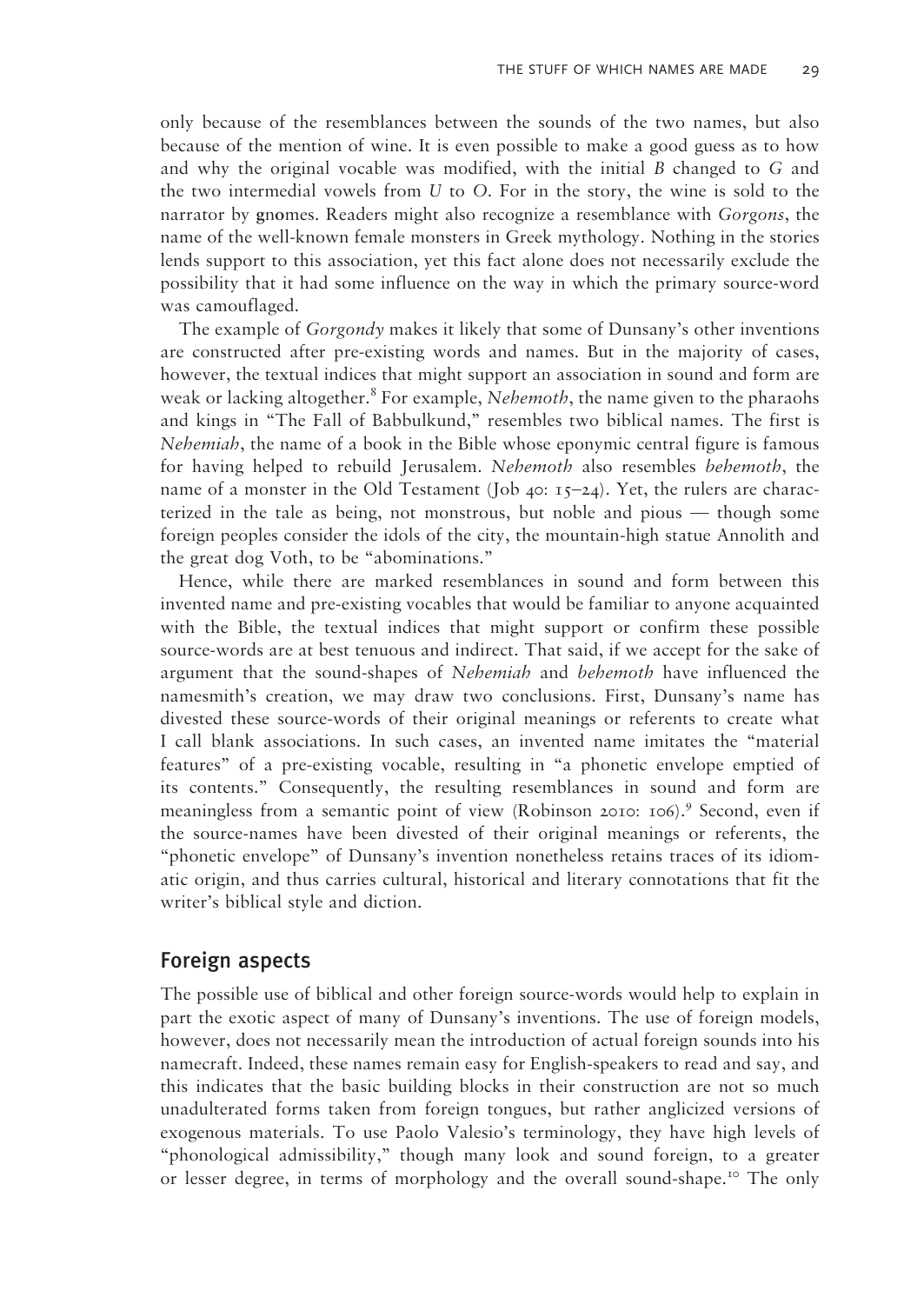exceptions are found in the following names, which use the digraphs *HL* in *Hlo-hlo* (DTT) and *ML* in *Mlideen* (*TG*), *Mlo* (IDY), *Mloon* (IDY), *Mluna* (IDY), and Zeroora Mlash (QQT).<sup>11</sup> Both of these sounds, particularly in initial positions, are difficult for English speakers to pronounce. But these exceptions confirm the general rule in Dunsany's namesmithing, and all his other constructions remain within the constraints of the phonetic repertoire and phonotactic rules of English. They also conform to the familiar orthographical patterns of the language, and thus do not require the kind of cumbersome deciphering necessary to pronounce Lovecraft's teratonyms, such as *Cthulhu*, *R'lyeh*, *Pth'thya-l'yi*, or *Y'ha-nthlei*. Nor do they require recourse to pronunciation guides, as is required by many of Tolkien's invented names, such as *Adûnakhor*, *Eärrámë*, or *Nulukkizdïn*. This ease of pronunciation and legibility in Dunsany makes sense. The author's intoxicating prose aims to create a melopoeic effect in the reader, and the interruption of cumbersome and complex forms would only serve to counter this effect, interrupting the flow of words and breaking the spell or enchantment.<sup>12</sup>

Diacritical marks in Dunsany's namecraft contribute to this facility of reading, serving as cues to pronunciation and accentuation, rather than introducing foreign sounds. A macron (upper bar) in the following names indicates that a vowel is long as opposed to short: *Huhenwāzi* (IC), *Nitcrāna* (IC), *Nooz Wāna* (W), *Oonrāna* (FB), and *Pegāna* (*GP*). A dieresis (¨) is used in one of two ways. First, to indicate that two consecutive vowels represent, not a diphthong, but rather separate sounds as in *Zyni Moë* (*TG*). Second, to indicate that a final E is pronounced rather than silent, as with *Sombelenë* (BM). The purpose of acute accents is less clear. It may be that they indicate long vowels, as in Irish. The invented name *Bodrahán* (*GP*) lends support to this hypothesis, insofar as it resembles *bodhrán*, the name of an Irish drum. Why Dunsany would choose to use this accent in some names and a macron in others would then be a mystery, however. More importantly, its presence in some names would give rise to awkward pronunciations. In *Góndara* (IDY) and *Molóng* (QQT), for example, it sounds more natural to use short rather than long vowels. A more convincing possibility is that the acute accent indicates stressed syllables that do not fit the usual English patterns. In the absence of the mark, an English reader might be inclined to put the stress on these three names in the following manners: Bódrahan, Gondára, and Mólong, as in Béthlehem, Gondóra, and óblong.13

Even if he does not introduce actual foreign sounds, Dunsany does imitate foreign patterns and morphologies in his namecraft, in a manner once described by Jean-Jacques Lecercle. Employing Souriau's typology in a discussion of a nonsensical letter by Edward Lear, Lecercle observes that the final syllables of the made-up words "amsky flamsky ramsky damsky" resemble Russian morphology, or at least "the conventional idea an English speaker has of Russian" (1990: 4). In other words, this type of invention is not a case of borrowing or modifying an actual foreign word or name, as in Souriau's first category, but rather of imitating the sound patterns or morphologies of a language or family of languages that non-speakers typically pick out and identify with the idiom in question. Dunsany's namecraft illustrates this type of invention with particular prefixes or suffixes that can be identified with specific lexicons and nomenclatures. Two of the Pegāna names, *Alhireth-Hotep* (*GP*) and, in an attenuated form, *Mynarthitep* (*TG*), contain the suffix *–hotep*, which means "to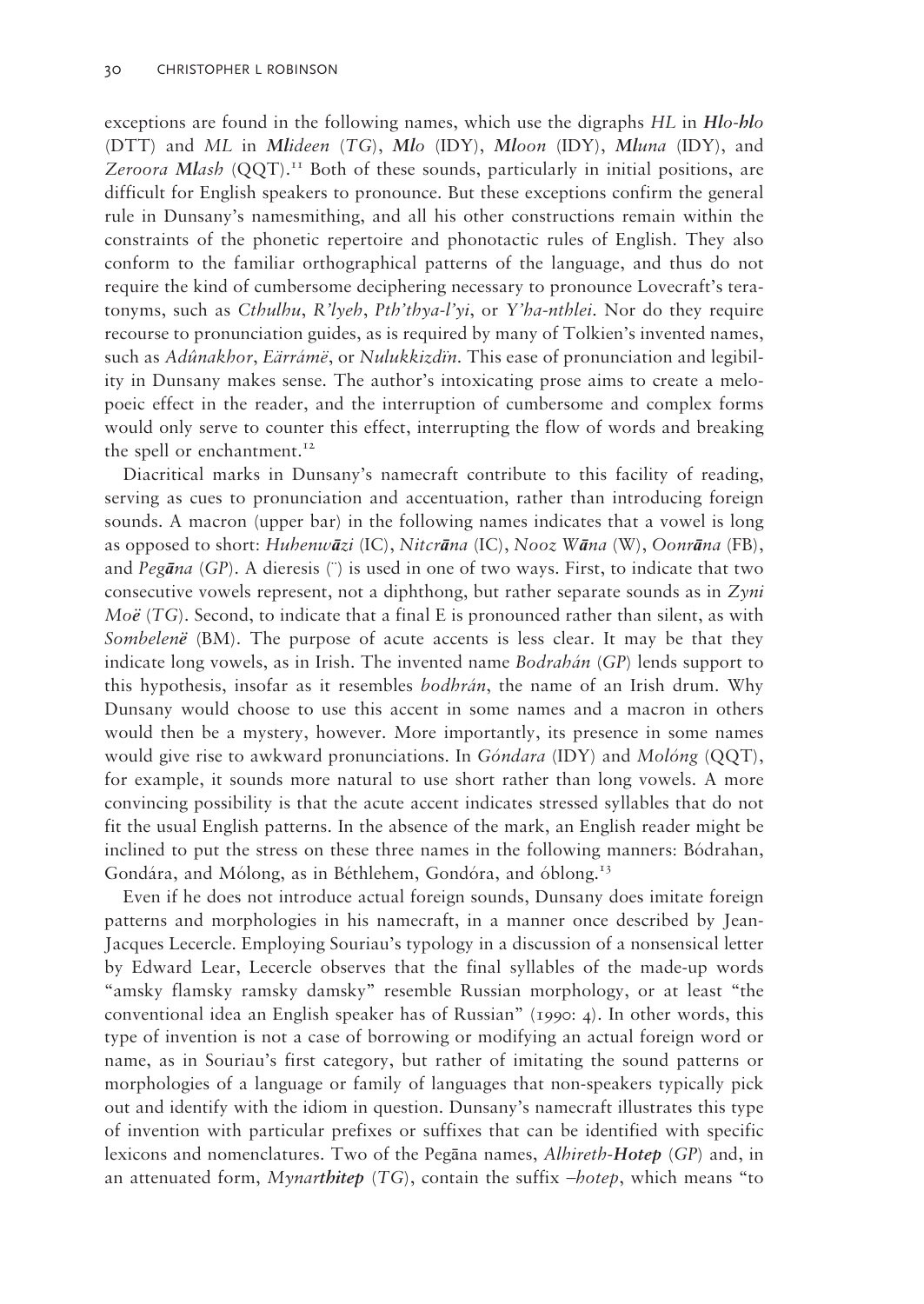be satisfied or at peace" in ancient Egyptian names, such as *Amenhotep*, *Mentuhotep*, *Neferhotep*, etc.14 Then there are the prefix *kha-* and suffix *-ahn*, which recall the personal and place names of Eurasia, such as that of the Mongol emperors Ghengis and Kublai Khan or the Khazar Empire, also known as the Khaganate. In Dunsany's inventions these forms appear in *Azrakhan* (*TG*), *Khamazan* (*TG*), *Khanagat* (*TG*), *Astahahn* (IDY), *Istahn* (*TG*), *Mahn* (*TG*), *MAI-DOON-IZAHN* (*GP*), *Oxuhahn* (B), *Ozahn* (*TG*), *Yahn* (*TG*), and *Zahn* (*TG*). In a final set of examples, we find compounds of monosyllabic or disyllabic forms — sometimes hyphenated, sometimes not — that recall names in Asian languages, such as *Chu-Bu* (CS), *Hian Min* (IDY), *Hlo-hlo* (DTT), *Pen-Kai* (IDY), *Limpang-Tung* (*GP*), *Moung-ga-ling* (DTT), *Sajar-Ho* (SW), and *Ziman-Ho* (*TG*). The cultural and idiomatic associations of these constructions are reinforced by specific syllables that can be found in anglicized words and names of actual Asian provenance: *Chu* in *Chu-Bu*; *Ling* in *Moung-ga-ling*; *Hian* and *Min* in *Hian Min*; *Ho* in *Sajar-Ho*, *Ziman-Ho* and possibly *Hlo-hlo*; and *tung* in *Limpang-Tung*.

### Bricolage

These latter constructions are not necessarily taken from specific personal or place names used in their entirety. Dunsany's basic technique is to use, not entire vocables, but rather syllabic building blocks. Some of these have been inspired by foreign languages and nomenclatures, as in the examples above. Others are identical to the basic sound combinations and familiar syllables of the author's native language. This particularly stands out with shorter constructions: *Ag* (DTT), *Adro* (*TG*), *Arn* (C), *Asgool* (*TG*), *Droom* (IZ), *Glorm* (IDY), *Goom* (BM), *Haf* (QQT), *Hap* (B), *Har* (IDY), *Heth* (PAT), *Hish* (*GP*), *Hurn* (*TG*), *Kib* (*GP*), *Lek* (HOC), *Lel* (HOC), *Lo* (*TG*), *Lool* (QQT), *Lurth* (C), *Marn* (IDY), *Mindo* (*GP*), *Mush* (*TG*), *Noor* (IDY), *Norn* (C), *Nurl* (IDY), *Ord* (*TG*), *Pir* (IDY), *Poy* (LPT), *Rold* (SW), *Sippy* (PAT), *Sish* (*GP*), *Slig* (*TG*), *Slorg* (PAT), *Weald* (C), *Wosh* (IPP), *Ya* (*TG*), *Yo* (*GP*), *Yum* (*GP*), *Zid* (DTT), *Zith* (BM), and *Zoon* (*TG*). This method of construction makes it inevitable that certain inventions will closely resemble pre-existing words and names in English, as two of the names from *The Gods of Pegāna* illustrate. *Roon*, the god of "Going" (549), is identical to the word *rune* in sound; while *Slid*, the little god "whose soul is in the sea" (534), is identical to the past participle of *to slide* in both sound and spelling. Nothing in the texts, however, gives us reason to suppose that these resemblances are anything more than incidental. Most likely, they provide examples of a phenomenon called onomatopy, which signifies the production in different languages of two words that resemble one another, but hold no etymological ties.

Some of the same basic blocks appear in multiple versions of Dunsany's inventions, where they are subject to various methods of transformation, including substitutions of letters and syllables, altered spellings, transpositions, and combinations. This may involve pairs, as in *Roon* and *Zoon* (*TG*) or *Mondana* (*TG*) and *Mondath* (PBO). Or it may involve longer series, as with *Aghrinaun* (*GP*), *Gribaun* (*GP*), *Ilaun* (*TG*), *Imbaun* (*GP*), and *Rhistaun* (*TG*); or *Annolith* (FB), *Arb-Rin-Hadith* (*GP*), *Argun Zeerith* (CMT), *Hobith* (*GP*), *Karnith* (*TG*), *Linderith* (FB), *Monith* (*TG*), *Sidith* (*GP*), and *Zith* (BM). Some cases of paired and serial constructions are more complex,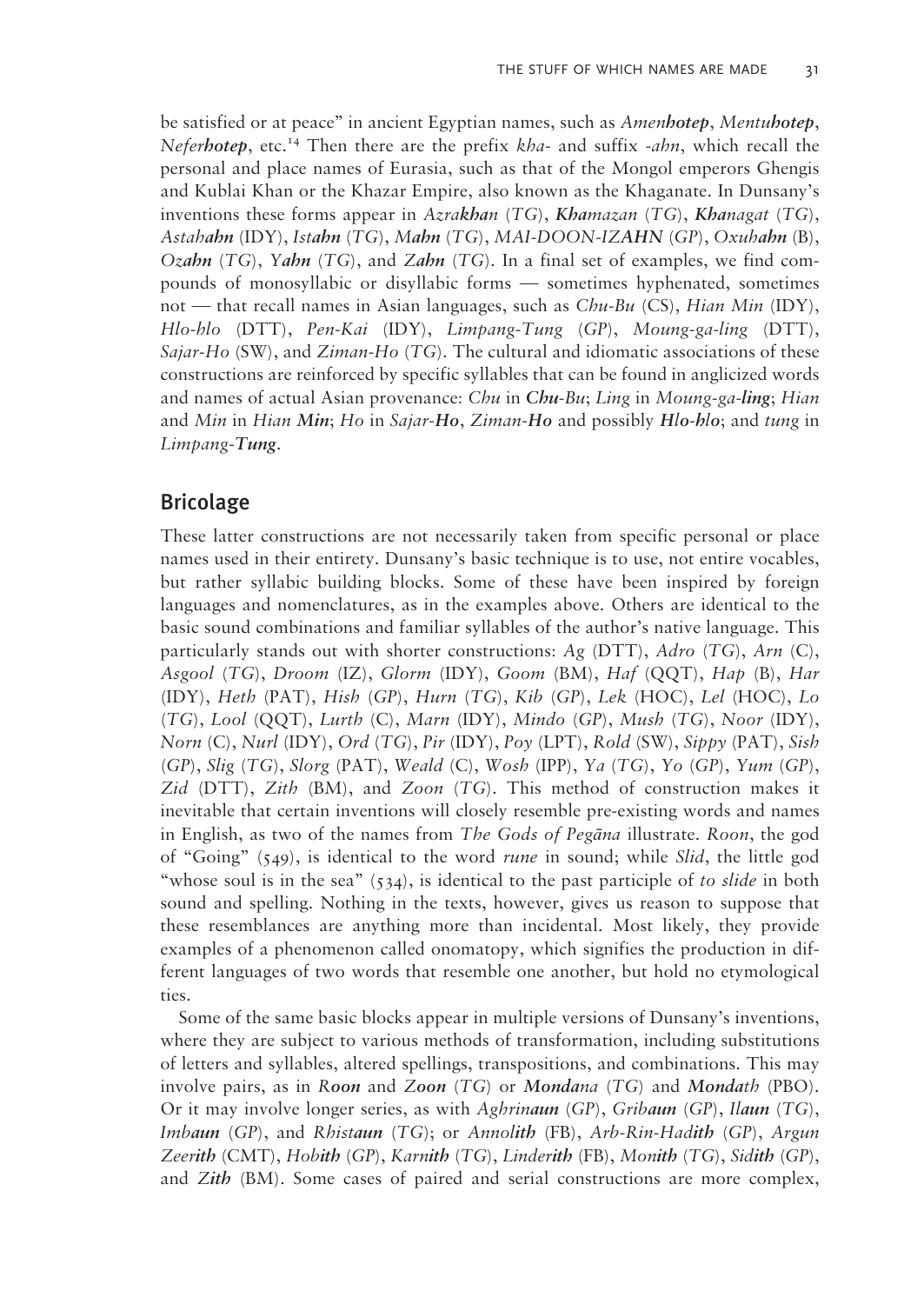as illustrated by *MANA-YOOD-SUSHAI* and *MAI-DOON-IZAHN*. These two share the distinction of being the only names in Dunsany's corpus to be written entirely in capitals. They are moreover tripartite in form and repeat certain sound combinations in the same positions, notably the *MA* in *MANA* and *MAI*, and the *OO* in *YOOD*  and *DOON*. Closer inspection would reveal that *MAI-DOON-IZAHN* is practically an anagram of *MANA-YOOD-SUSHAI*, the only difference being found in the *Z* of the former and the *S* of the latter. This may be due to the fact that *MAI-DOON-IZAHN* belongs to another series, which it forms together with the names *Zahn* and *Ozahn*. In another example, *Peol Jagganoth* (B) and *Sheol Nugganoth* (IDY) form an obvious pair; but another name, *Neol-Hungar*, might also belong to this series. *Hungar* differs from *Jagganoth* and *Nugganoth*, yet *Neol* resembles *Peol* and *Sheol*, and the overall construction is a compound like the other two. Another series that involves variation is found in *Einandhu* (*TG*), *Gorandhu* (*TG*), *Zarkandu* (*TG*), and *Zornadhu* (*TG*). The latter two names introduce a slight perturbation, with the *H* of the suffix *–andhu* suppressed in *Zarkandu* and the *A* and *N* inverted in *Zornadhu*. But the sound remains unaltered in the former, and the visual aspect is extremely close in the latter. As these examples illustrate, Dunsany's bricolage of names follows a procedure similar to what Souriau describes in his first category of literary neologisms. Only here the basic materials and aims differ. Rather than use pre-existing words taken in their entirety, Dunsany employs syllabic blocks. In transforming these blocks he seeks, not to camouflage his source-materials, but rather to generate variations and thereby multiply constructions in an economical fashion.

# The mythopoetic encyclopedia

The fact that Dunsany relies less on source-words taken in their entirety than on syllabic or morphological building blocks makes it difficult to draw one-to-one correspondences between his inventions and pre-existing vocables, in the hopes of uncovering a specific and precise set of allusions. A construction such as *Khamazan* brings to mind the days of empire in the steppes of Eurasia — or, what is more likely, literary works inspired by the legends of the Khans — but the overall form does not sufficiently resemble names of Mongolian origin for them to have served as specific source-models. Even where there is a sufficient resemblance, as between *Khanagat* and *Khaganate* or *Azrakahn* and *Astrakahn*, the lack of textual indices makes it possible that the resemblance is either one of blank association or even onomatopy. In the former possibility, the pre-existing sound-shape may have echoed in the namesmith's ears at the time of creation, without necessarily calling up an allusion to a precise place or person. In the case of onomatopy, a creative combination of syllables such as *azra* and *kahn* coincidentally turns out to resemble a real place name. Yet, Dunsany's inventions do conjure up vague connotations of an historical place and time that have since become the stuff of fantasy and legend. (One thinks, for example, of Coleridge's famous poem, "Kubla Khan.") So, rather than evoke a specific word, geographical location, or historical or literary personage, his names evoke entire languages, cultural landscapes, histories, and literary traditions to stir up a sense of exoticism or a sentiment of faraway enchantment. And it is evocations such as these that give his inventions their rich and varying colors, which blend so well with the author's antiquated style and diction.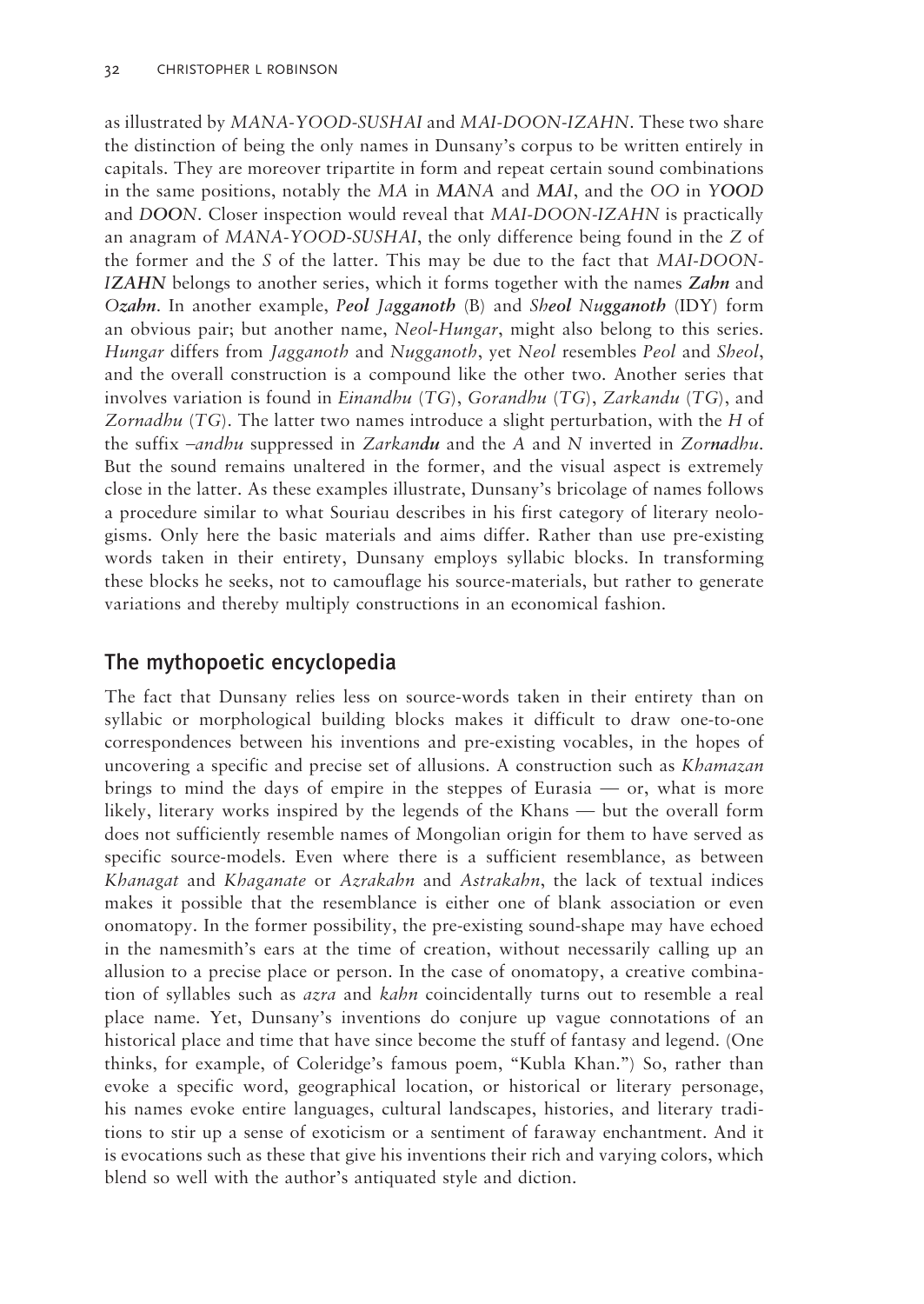If there is anything that binds Dunsany's eclectic source-materials together, it is that they evoke a vast body of literature and knowledge that can be grouped together into an intertextual or cultural encyclopedia, part of what Umberto Eco would call "the treasury of the collective imagination" ( $1984: 88-89$ ).<sup>15</sup> Reflecting the western mindset at the turn of the twentieth century, with its interests in antiquity, comparative religion and ethnography, Dunsany's writing imitates in both style and substance the narratives of sacred texts, myths, and legends gathered from around the world, together with fairy tales and medieval romances of western Europe, as well as historical and even travel and scientific literature. One of Dunsany's stories actually illustrates this blending of eclectic sources. In the tale "Blagdaross," objects in a junk pile tell their poignant stories of past glory before they were unceremoniously discarded and thrown out. In the final narrative, the eponymous wooden horse speaks of his past adventures with a young boy, who is now too grown up to indulge in the life of the imagination:

I was Bucephalus when he was Alexander, and carried him victorious as far as Ind. I encountered dragons with him when he was St George, I was the horse of Roland fighting for Christendom, and was often Rosinante. I fought in tournays and went errant upon quests, and met Ulysses and the heroes and the fairies. Or late in the evening, just before the lamps in the nursery were put out, he would suddenly mount me, and we would gallop through Africa. There we would pass by night through tropic forests, and come upon dark rivers sweeping by, all gleaming with the eyes of crocodiles, where the hippopotamus floated down with the stream, and mysterious craft loomed suddenly out of the dark and furtively passed away. (246)

This blending of history and legend that spans the continents provides a perfect illustration of the cultural encyclopedia that inspired Dunsany's namecraft. His invented names fit into this vast scheme, not necessarily by way of one-to-one correspondences with specific, isolated vocables, but rather by triggering associations that conjure up the encyclopedia as a whole, finding resonance within a rich and ancient body of linguistic and cultural traditions.16

#### Notes

- <sup>1</sup> Despite his seminal importance to fantasy literature, Dunsany has received little critical attention. Joshi notes several likely reasons for this neglect, including the author's politically incorrect views (he was an Irish unionist), reverse snobbery (i.e., the belief it is not possible for a landed aristocrat to be a worthwhile artist), and academic contempt for the fantasy genre in general (1995: xii).<br><sup>2</sup> These works form the corpus of my study. Dates
- given here are for the original publications. All quotes that appear in this paper, however, are taken from the omnibus edition published by Millennium in 2000.<br><sup>3</sup> Quoted in Vink (1991: 327). Tynianov's concept is
- not to be confused with tone color, phonosemantics, or sound symbolism, all of which point to specific links between sounds and sememes (basic semantic

units), which are usually established by way of opposed pairings. Hence, the vowels /iː/ and /uː/ are typically associated with the oppositions high/low, light/dark, fine/gross, etc.<br>See Algeo, who argues that the names in Le Guin's

- fantasy novels are "long thought on, carefully considered, exactly right," but "are not susceptible to clever analysis. They are magical names, and can be appreciated only with a sense of the magical, the fitness of name to thing"  $(1982: 65)$ .
- 5 For a more complete description of this concept and its methodology, see my article, "Onomaturgy vs. Onomastics: An Introduction to the Namecraft of Ursula K. Le Guin." 6 Souriau gives these categories the names *charabia*,
- *baraguoin*, and *lanternois*. In everyday French the first two are used in the same sense as the English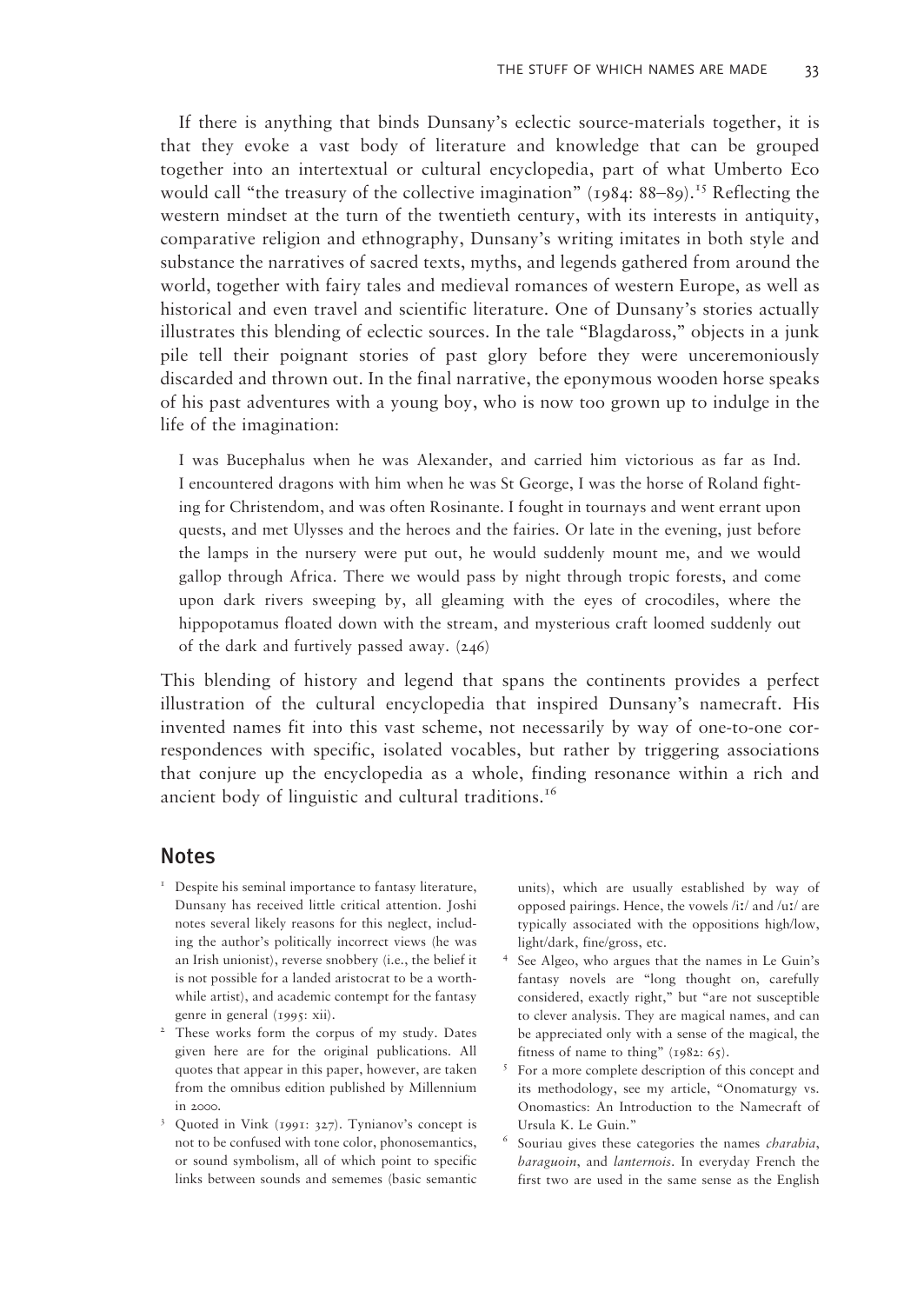word "gibberish," but the second is derived from a derogatory term employed by French speakers to designate the Breton language. The third is taken from the name of a nonsensical language in Rabelais. All translations from this text are my own.

- 7 One of Dunsany's most ardent admirers, Lovecraft, provides a good example of this latter procedure with *Klarkash-Ton*, the name given to a high priest of Atlantis in the short story, "The Whisperer in the Darkness" (1963: 254). As Pearsall indicates, the invented name is derived from Lovecraft's friend and fellow author, Clark Ashton Smith (2005: 249).
- Contrary to literary onomastics, which seeks to provide a gloss or build up a more global interpretation of a text based on the possible meanings of a name, literary onomaturgy seeks out textual indices that provide clues to the source materials and construction of a name. While the procedure of treasuredigging can be similar in both cases, the end goals are different.<br>Blank association may involve unconscious process-
- es of creation. Le Guin illustrates this possibility in an essay on the genesis of her Earthsea novels, in which she claims to have first heard the name of her hero, Ged, in her subconscious mind (1979: 51–52). She was apparently unaware of borrowing a name that she would have encountered in her youthful readings of Dunsany, whose tales inspired her to begin writing fantasy in the first place  $(25)$ .<br><sup>10</sup> Using a tripartite scheme, Valesio attempts to
- account for why certain neologisms work in a given language, while others do not. At the first level of admissibility, each language has its own repertoire of sounds and a set of rules that govern the combinations of these sounds. At the next level, we find that, even if the specific sounds of an invented word are common in a given language, their combination into syllables and other morphologies may strike speakers as sounding or looking unnatural, or remind them strongly of forms in foreign tongues. At the last level, that of the lexeme, we find coinages that, even as they respect common patterns of sound and form in terms of phonology and morphology, nonetheless result in an overall soundshape that sounds foreign to or unnatural in a given language.
- <sup>11</sup> To facilitate the citation of the texts in which the names appear, I have employed the following abbreviations in parentheses:

(B) "Bethmoora" (BM) "The Bride of the Man-Horse" (C) "Carcassonne" (CS) "Chu-Bu and Sheemish" (DTT) "Distressing Tale of Thangobrind the Jeweler"

(FB) "The Fall of Babbulkund"

- (HG) "The Hoard of the Gibbelins" (HOC) "How One Came, As Was Foretold, to the City of Never" (IC) "The Idle City" (IDY) "Idle Days on the Yann" (IPP) "The Injudicious Prayers of Pombo the Idolator" (IZ) "In Zaccarath" (LPT) "The Long Porter's Tale" (PAT) "Probable Adventure of the Three Literary Men" (PBO) "Poltarnees, Beholder of Ocean" (QQT) "The Quest of the Queen's Tears" (SW) "The Sword of Welleran"
	- (*TG*) *Time and the Gods*

(*GP*) *The Gods of Pegāna*

- (W) "The Whirlpool"
- <sup>12</sup> "Melopoeia" is the term Ezra Pound uses to describe how language can induce "emotional correlations by the sounds and rhythm of speech" (1960: 63).
- <sup>13</sup> Rules for stress patterns and accentuation in English are complex and sometimes confusing. Contributing factors include the number and placement of syllables, the type of suffix involved, full vs. reduced vowels, and so on. I am working on the assumption that most readers possess an innate rather than explicit knowledge of these rules, and will unconsciously fall back on familiar analogies when confronted with a new word or name. 14 Murray suggests that Lovecraft's *Nyarlathotep* is
- modeled after these two names from Dunsany (1991: 26).
- <sup>15</sup> I am using the term encyclopedia in the sense given by Eco in the context of semiotics. The encyclopedia is a broad, open network that appeals to the treasury of cultural knowledge. The dictionary, in contrast, establishes a one-to-one correspondence between a given word and a specific set of meanings or synonyms (1984: 46–86).
- <sup>16</sup> I have described a similar intertextuality and resonance at work in the fantasy literature of Le Guin, which reflects the Celtic and Norse literature that she read as a child: "Le Guin's names need not allude to a specific item in the intertexts cited. Rather an invented name may represent a fragmentary manifestation in sound of an embedded genetic structure. This single manifestation will then point to others within the text [. . . A] name is felt to be right or fitting in the sense that it fits or resonates within an ensemble of like manifestations. It is in the coherent ensemble of its surface fragments that a resonant body of intertexts emerges through its very insistence, over and over again, in the echoes of names from childhood readings" (2010: 108–109).